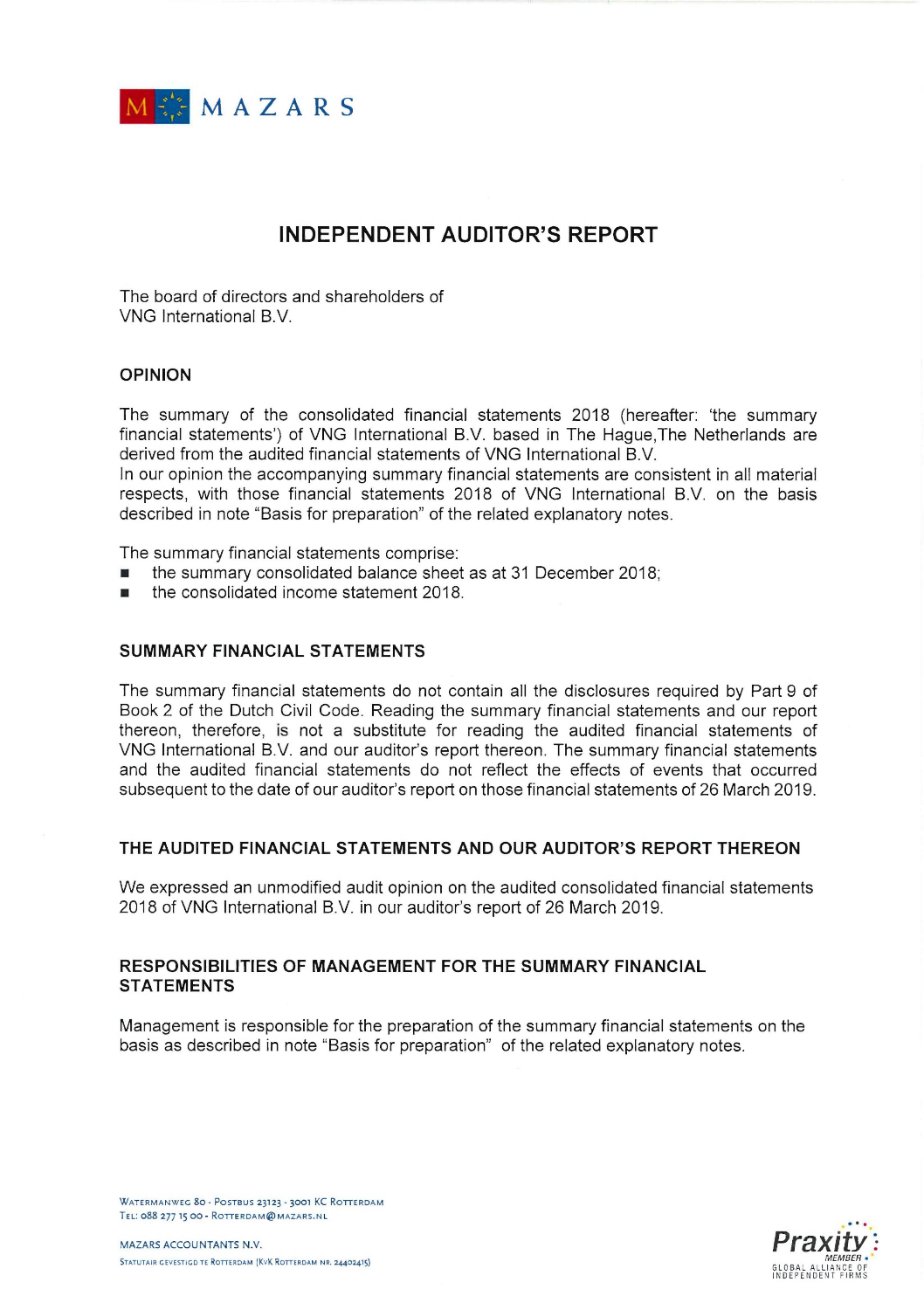

## OUR RESPONSIBILITIES

Our responsibility is to express an opinion on whether the summary financial statements are consistent, in all material respects, with the audited Consolidated financial statements based on our procedures, which we conducted in accordance with Dutch law, including the Dutch Standard 810 'Opdrachten om te rapporteren betreffende samengevatte financiële overzichten' (Engagements to report on summary financial statements).

Rotterdam, 10 April 2019

# **MAZARS ACCOUNTANTS N.V.**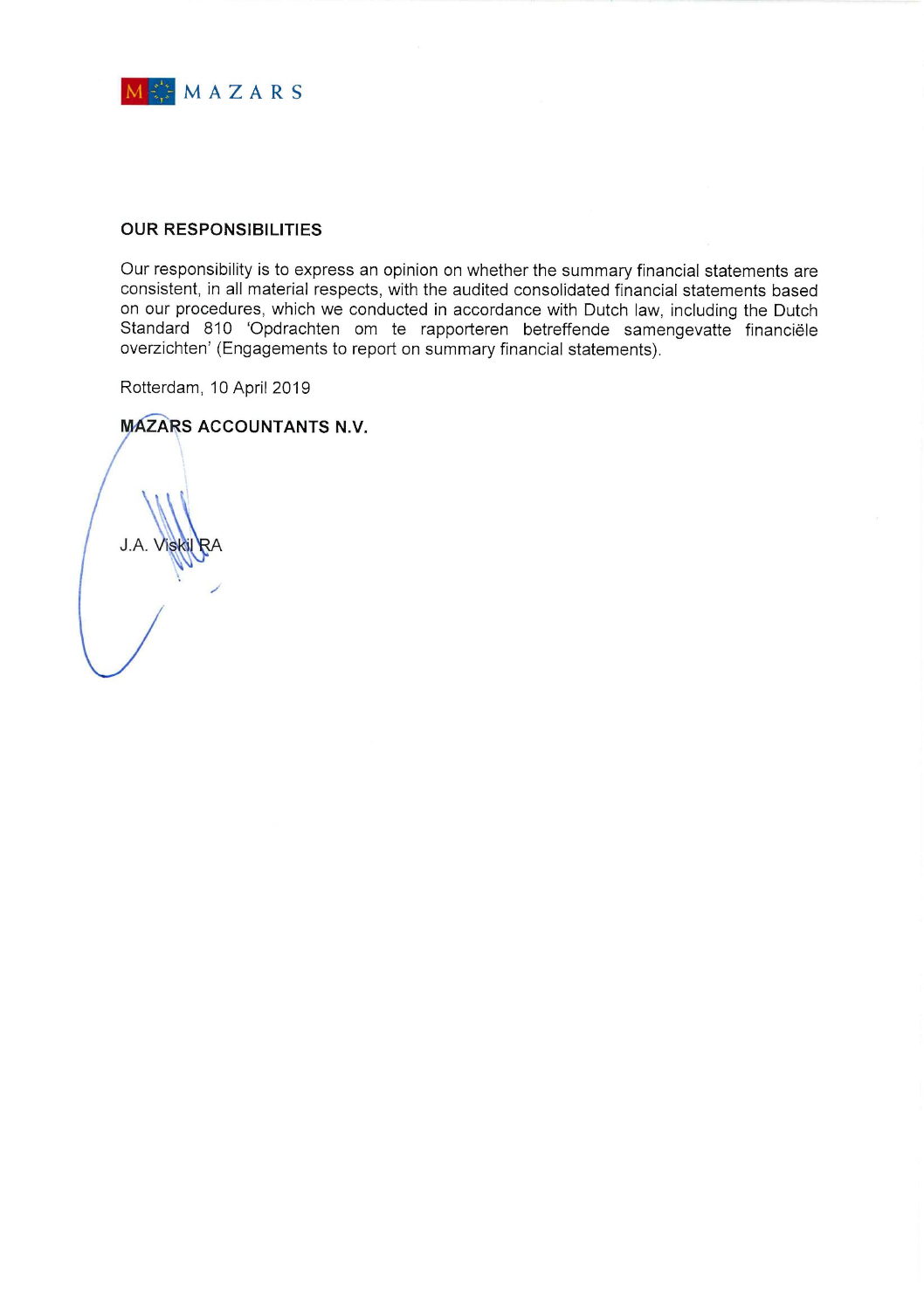### VNG International B.V. - Consolidated abbreviated annual accounts 2018

#### Consolidated balance sheet as at 31 December 2018

(before proposed profit appropriation)

#### ASSETS

| (amounts $x$ EUR 1.000)                                                             | 2018       |                 | 2017       |                 |
|-------------------------------------------------------------------------------------|------------|-----------------|------------|-----------------|
| Non current assets<br>1 Tangible fixed assets<br>Other tangible fixed assets        | 28         | 28              | 26         | 26              |
| Total non current assets                                                            |            | 28              |            | 26              |
| <b>Current assets</b><br>2 Installments on projects to be invoiced<br>3 Receivables |            | 1.010           |            | 2.312           |
| Trade debtors<br>Taxation and other social security                                 | 1.733      |                 | 2.677      |                 |
| contributions<br>Other receivables                                                  | 170<br>880 |                 | 193<br>176 |                 |
| 4 Cash and cash equivalents                                                         |            | 2.783<br>11.707 |            | 3.046<br>12.688 |
| Total current assets                                                                |            | 15.500          |            | 18.046          |

| <b>TOTAL ASSETS</b> | 15.528 | 18.072 |
|---------------------|--------|--------|
|                     |        |        |

#### Basis for preparation

The summary financial statements 2018, including the 2017 comparative figures, comprising the consolidated abbreviated annual accounts at 31 December 2018 and the profit and loss account for the year then ended, have been extracted from the annual financial statements of VNG International B.V. for the year ended 31 December 2018. These financial statements have been prepared in accordance

with Dutch Law.

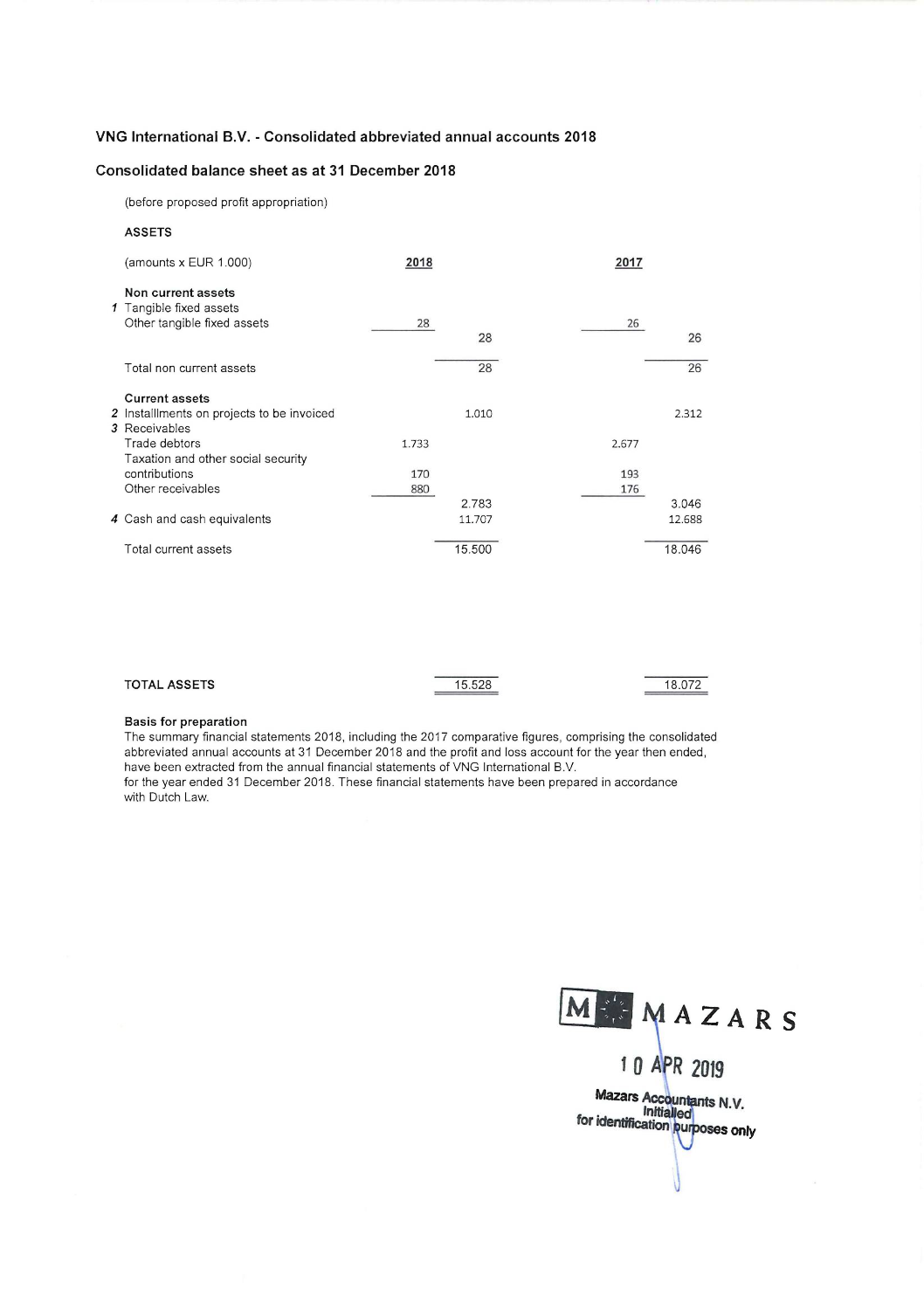### EQUITY AND LIABILITIES

| (amounts x EUR 1.000)              | 2018   | 2017   |                |
|------------------------------------|--------|--------|----------------|
| 5 Group equity                     | 3.673  |        | 3.804          |
| Share third parties                |        |        | $\overline{2}$ |
| 6 Provisions<br>Other provisions   | 89     |        | 145            |
| <b>7 Current Liabilities</b>       |        |        |                |
| Prepayments on projects            | 7.560  | 11.399 |                |
| Trade creditors                    | 1.071  | 1.539  |                |
| Taxation and other social security |        |        |                |
| contributions                      | 260    | 276    |                |
| Other payables                     | 2.759  | 779    |                |
| Accruals and deferred income       | 118    | 128    |                |
|                                    | 11.767 |        | 14.121         |

TOTAL EQUITY AND LIABILITIES 15.528 18.072